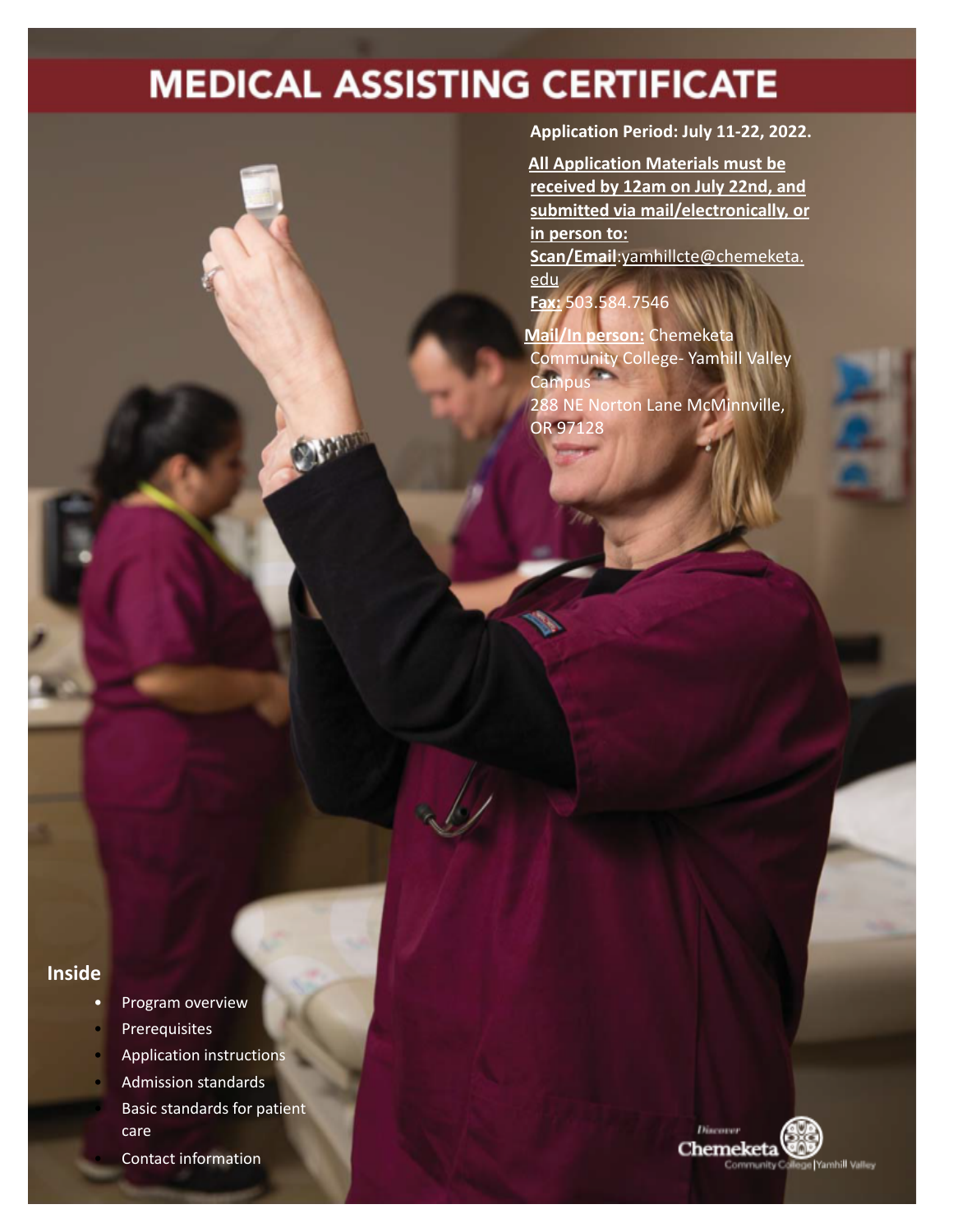# **Admission Process**

## **Step-One: Apply for admission to Chemeketa Community College to become a student**

Complete an application for admission by applying online at: <http://www.chemeketa.edu/earncertdegree/> Admission to

Chemeketa Community College does not mean you are admitted to the Medical Assisting program.

#### **Step-Two: Apply for admission to the Medical Assisting program**

#### **Program Prerequisites:**

You must meet this minimum qualification and provide proof of documentation of each to be considered for the Medical Assisting program.

- Be 18 years or older by the time the program begins (September 26, 2022)
- Have a High School Diploma or GED
- Eligible to work in the United States
- Placement into RD115
- Completion or In Progress of: HM 120, MTH 060 (or higher), PSY 104, and WR 090 (Or higher)

Submit the following required materials as one complete packet via mail/scan/fax/in person-(addresses on front cover of application or at go.chemeketa.edu/medassistant) Applicants will be sent an email with a copy of their application score **sheet once it's received.**

Application period:July 11th-22nd, 2022. All applications/materials must be received by 12am on July 22nd to be **considered.**

- ❑ **Medical Assisting Program application form**—page 7
- ❑ **A copy of your high school diploma**, or high school transcripts showing graduation date, or GED certificate and/or GED scores (Unofficial accepted)
- ❑ **Proof of Reading Requirement.** Documentation (copy of unofficial transcript or copy of test scores) showing **placement into:**
	- o RD 115 (or completion of RD 080/085 or RD 090) or higher or **proof of an Associate's Degree or higher** from a regionally accredited institution will meet this requirement.
- ❑ **Your unofficial College transcripts** (unofficial transcripts are accepted only for application review). See below: "Other College Transcripts". Please do NOT turn in official transcripts with your application.
- $\Box$  Answer the following questions with a 1-2 paragraph response for each question. Answers should have your name on them and be typed and submitted on a piece of paper, numbered, and with proper grammar and spelling.
	- 1. What is it about the medical assisting career that interests you? Discuss a time when a medical assistant made a difference, good or bad, that affected you or a family member's medical care.
	- 2. You witnessed another student cheating in an academic setting. How would you handle the situation? What consequences might you anticipate?
	- 3. This accelerated program requires great time and effort commitment. What obstacles (childcare, transportation, work etc.) can you possibly foresee arising during your time in the program, and how do you plan to overcome them and stay committed to your success?
	- 4. What are your long-term goals with being a medical assistant? What do you plan on doing with this certification in 2 years, 5 years, and 10 years?

**□ OPTIONAL-Documentation of Volunteer/Work Experience** (see Volunteer/Work Experience Verification Form, page This is not a requirement to get into the program, just an opportunity to earn more points on your application. Must be within the last 5 years, and in the healthcare field, and direct-patient care experience/work to be considered.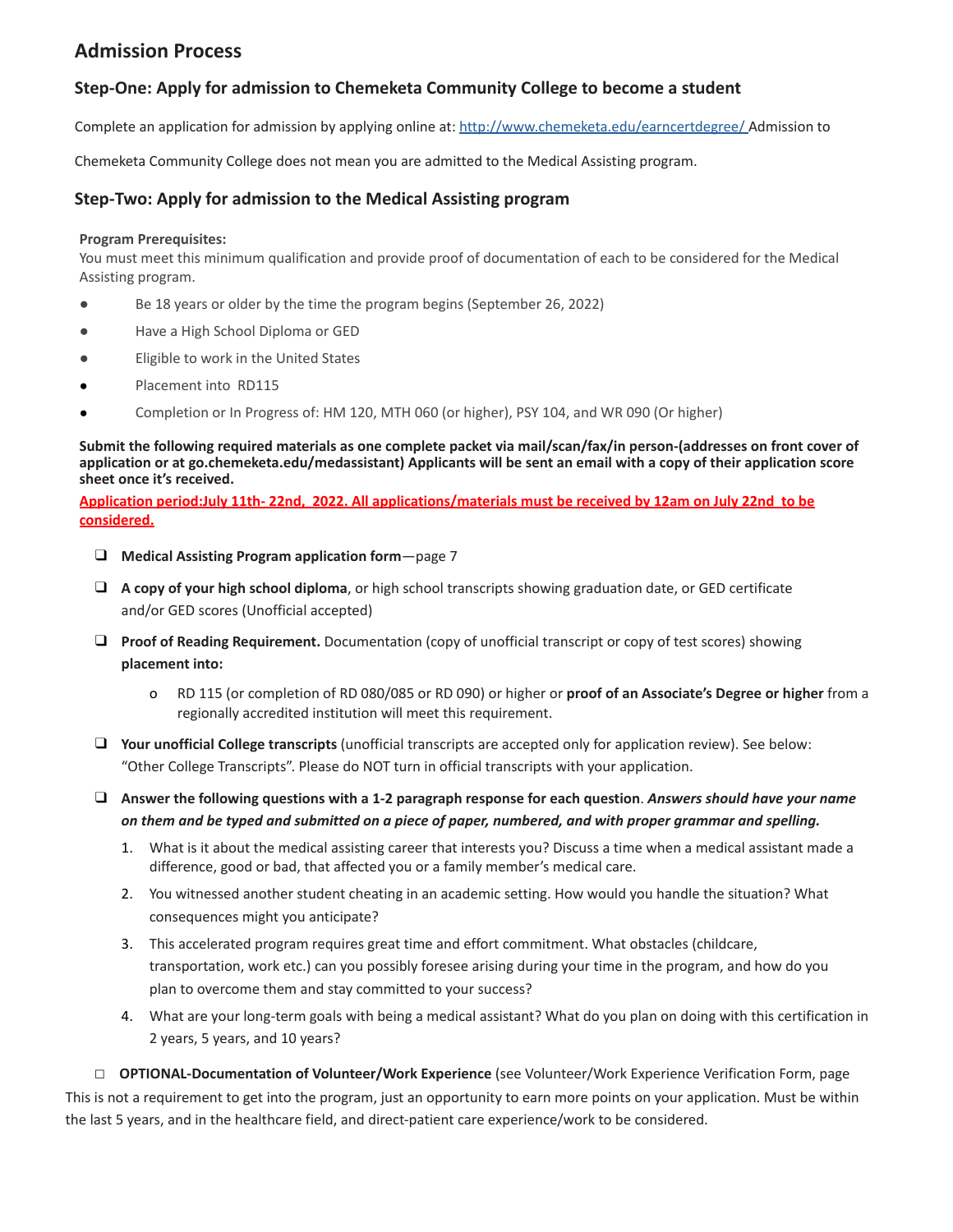# **Other College Transcripts**

Applicants must submit official transcripts from another college/university to be evaluated for credit transfer. Students must request a transcript evaluation through Enrollment Services, by completing the *"***Request for Evaluation and Transfer of Previous Credit"** Form.

# **Application Deadline**

Application packets will be accepted from July 11th through 22nd, 2022. **All applications/documents must be received by 12am on July 22nd in order to be considered.** Applicants will be notified of their status no later than July 27th,2022 via your My.Chemeketa email.

## **Program Orientation and scrub fitting**

**Mandatory**: In person at Yamhill Valley Campus Bldg 2 on August 15, from 3-5pm. During orientation, students will get fitted for their scrubs, meet faculty and learn expectations, ask questions they have, and submit paperwork..

#### **Immunization Requirement**

Upon acceptance into the Medical Assisting cohort you will be required to show documentation of certain immunizations- the list will be given to you at orientation. COVID vaccine required for clinical placement.

# **Class Schedule (subject to change)**

MED classes are only at the Yamhill Valley Campus Bldg 2, and are Monday through Friday from 9am-3pm.

# **Medical Assisting Certificate of Completion**

You may earn a Certificate of Completion by successfully completing the required 41 credit hours:

Students must complete HM 120, MTH060, PSY104, and WR090 **prior to** the program starting. See scoring guide posted on website for information on how applications are screened.

#### **Term 1 (must complete prior to applying to program or be in progress at time of app submission)**

| HM 120 Medical Terminology 1                         | 3 credits  |
|------------------------------------------------------|------------|
| MTH060 Introductory Algebra or higher                | 4 credits  |
| PSY104 Workplace Psychology                          | 4 credits  |
| WR090 Fundamentals of Writing or higher              | 4 credits  |
| Term 2 (Fall 2021)                                   |            |
| <b>MED124 Medical Assisting, Basic Procedures</b>    | 4 credits  |
| <b>MED125 Medical Assisting, Advanced Procedures</b> | 5 credits  |
| <b>MED130 Medical Assisting Practicum</b>            | 5 credits  |
| Term 3 (Winter 2022)                                 |            |
| <b>MED131 Medical Assisting Seminar</b>              | 1 credit   |
| <b>MED132 Medical Assisting Clinical Practice</b>    | 11 credits |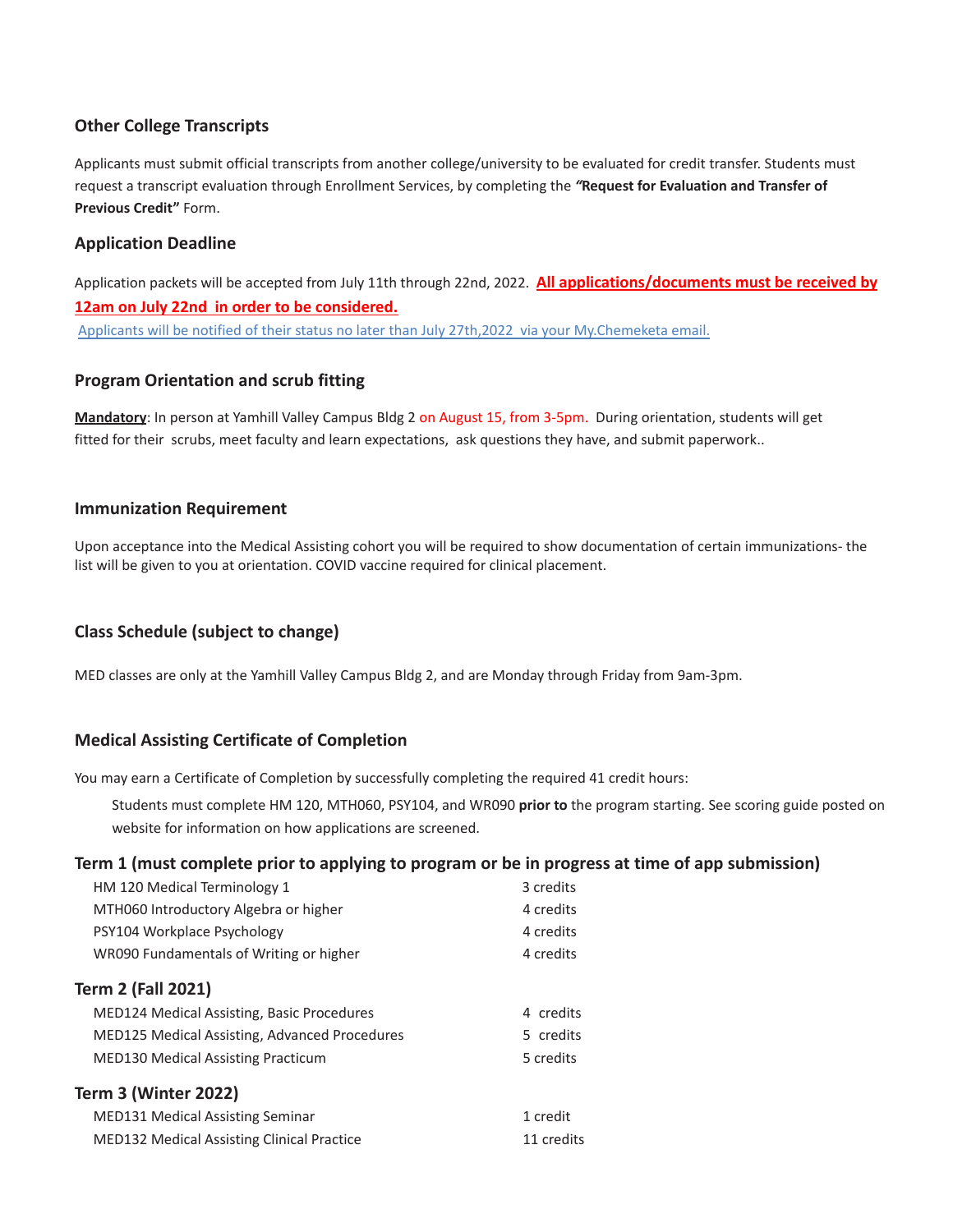# **Basic Standards for Patient Care Delivery**

#### **Introduction**

Certain functional abilities are essential for the delivery of safe, effective patient care. These abilities are essential in the sense that they constitute core components of patient care delivery, and there is a high probability that negative consequences will result for patient/clients under the care of technicians who fail to demonstrate these abilities. A program preparing students to practice as medical assistants must attend to these essential functional abilities in the education and evaluation of its students.

This statement of the basic standards for patient care delivery of the Medical Assistant Program at Chemeketa Community College identifies the functional abilities deemed by the medical assistant faculty to be essential.

Students with disabilities who think they may require accommodations in meeting the basic standards for patient care delivery of the medical assistant program should contact Disability Services to discuss the process of identifying reasonable accommodations. This office is located on the Salem campus in Building 2, first floor (telephone 503 399-5192 [voice/TTY]). Students should seek accommodation advising as soon as possible so that a plan for accommodation can be in place at the beginning of the Medical Assisting program. Applicants seeking admission into the medical assistant program who may have questions about the technical standards and appropriate reasonable accommodations are invited to discuss their questions with Disability Services. Reasonable accommodation will be directed toward providing an equal educational opportunity for students with disabilities while adhering to the basic standards of patient care delivery. If a student is dissatisfied with Disability Services, they may discuss their concerns with the Executive Dean of Students. (503.399.6148)

The practice of a medical assistant requires the following functional abilities with or without reasonable accommodations:

- 1. **Visual** ability sufficient to observe patients and their environments and to implement the patient care plans that are developed from such observations. Examples of relevant activities:
	- Detect changes in skin color or integrity (pale, ashen, grey, or bluish)
	- Collect data from recording equipment and measurement devices used in patient care
	- Detect a fire in a patient area and initiate emergency action
	- Draw up the correct quantity of medication into a syringe
- 2. **Hearing ability** sufficient to observe patients and their environments and to implement the patient care plans that are developed from such observations. Examples of relevant activities:
	- Detect sounds related to bodily functions
	- Detect audible alarms within the frequency and volume ranges of the sounds generated by mechanical systems that monitor bodily functions
	- Communicate clearly in telephone conversations
	- Communicate effectively with patients and with other members of the healthcare team
- 3. **Olfactory ability** sufficient to observe patients and to implement the patient care plans that are developed from such observations. Examples of relevant activities:
	- Detect foul odors of bodily fluids or spoiled foods
	- Detect smoke from burning materials
- 4. **Tactile ability** sufficient to observe patients and to implement the patient care plans that are developed from such assessments. Examples of relevant activities:
	- Detect changes in skin temperature
	- Detect unsafe temperature levels in heat-producing devices used in patient care
	- Detect anatomical abnormalities, such as subcutaneous crepitus, edema, or infiltrated intravenous fluid
	- Detect changes in respiration rate
	- Detect pulses in patient's limbs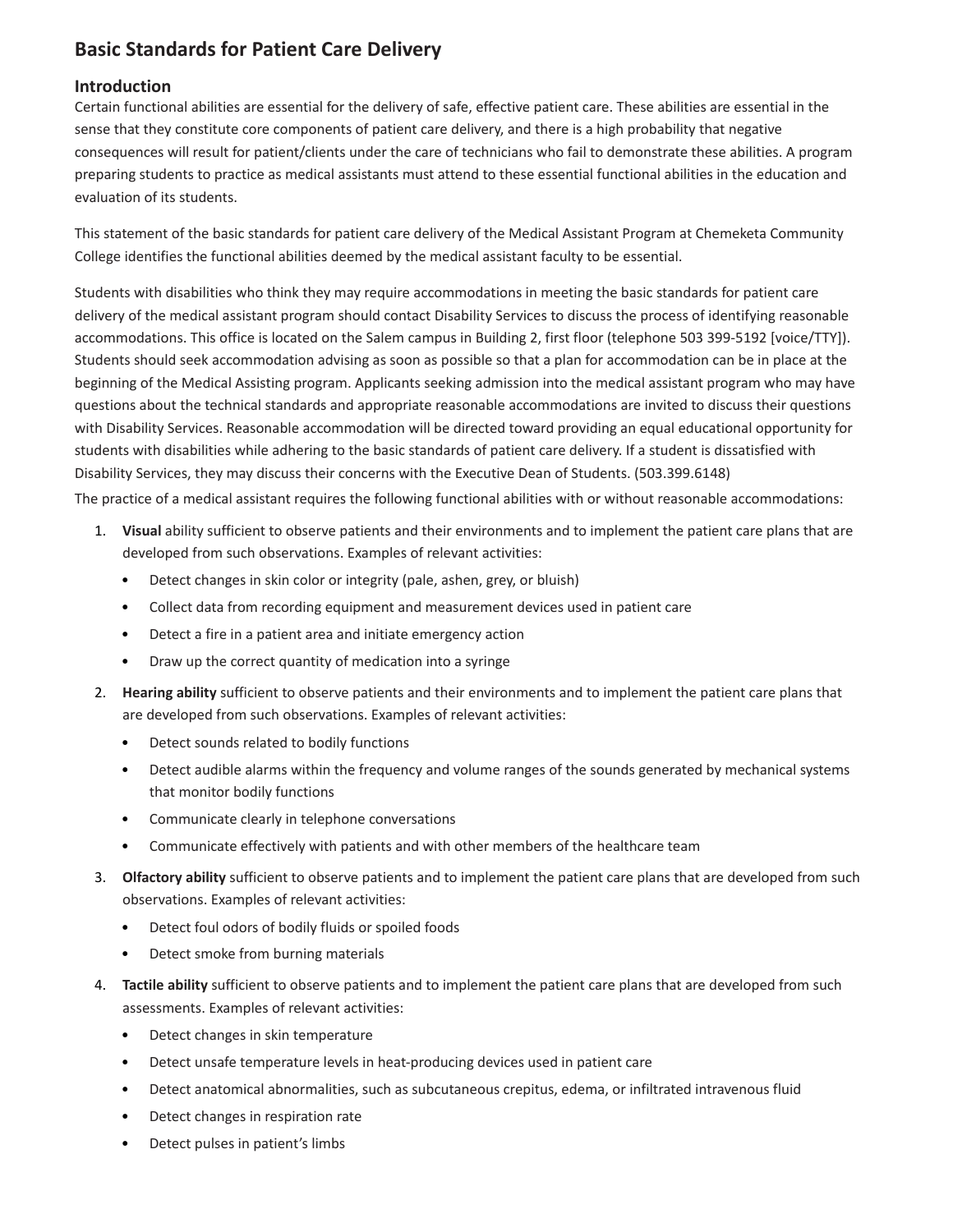- 5. **Strength and mobility** sufficient to perform patient care activities and emergency procedures. Examples of relevant activities:
	- Safely transfer patients in and out of bed and assist them with ambulation
	- Safely control the fall of a patient
	- Lift or move (turn, position) clients or objects, pull or push objects weighing up to 50 pounds
	- Place or access equipment such as intravenous bags that are at shoulder or higher level
	- Accurately read the volumes in body fluid collection devices hung below bed level
	- Provide equipment and supplies to the client bedside
	- Perform cardiopulmonary resuscitation
- 6. **Motor skills** sufficient to perform psychomotor skills integral to patient care. Examples of relevant activities:
	- Safely dispose of needles in sharps containers
	- Place and maintain position of stethoscope for detecting sounds of bodily functions
	- Manipulate small equipment and containers, such as syringes, vials, ampules, and medication packages, to administer medications
- 7. **Physical endurance** sufficient to complete assigned periods of clinical practice.
- 8. **Communicate information** in oral and written form effectively, accurately, reliably, and intelligibly to individuals and groups, using the English language. Examples of relevant activities:
	- Process information thoroughly and quickly to prioritize and implement care
	- Sequence or cluster data to determine client needs
	- Implement a patient plan of care for clients
	- Report verbally and in writing client data to members of the healthcare team
	- Read, comprehend, and implement medical orders and client information found in the medical record
	- Perform math computations for medication dosage calculations both with and without a calculator
- 9. **Emotional stability** to function effectively under stress and emergency situations, to adapt to changing situations, and to follow through on assigned patient care responsibilities. Examples of relevant activities:
	- Maintain effective, mature, and sensitive relationships with others
	- Examine and modify one's own behavior when it interferes with others or the learning environment
	- Possess attributes that include compassion, empathy, altruism, integrity, honesty, responsibility, and tolerance
- 10. **Cognitive ability** to collect, implement, recall and report information and knowledge to make decisions that promote positive patient outcomes.
	- Recognize, understand, and interpret required instruction materials including written documents, computer information systems, and non-book resources
	- Follow universal precautions against contamination and cross contamination with infectious pathogens, toxins, and other hazardous chemicals

# **Guidelines for Students Practicing Medical Assisting Skills on Other Students**

#### **Purpose**

These guidelines are intended for students within the Medical Assisting program at Chemeketa Community College to practice skills on each other. These skills include but are not limited to physical assessment, transfer and moving techniques, injections, venipuncture, and CBG levels. These guidelines are intended to safeguard both medical assisting students and Chemeketa Community College.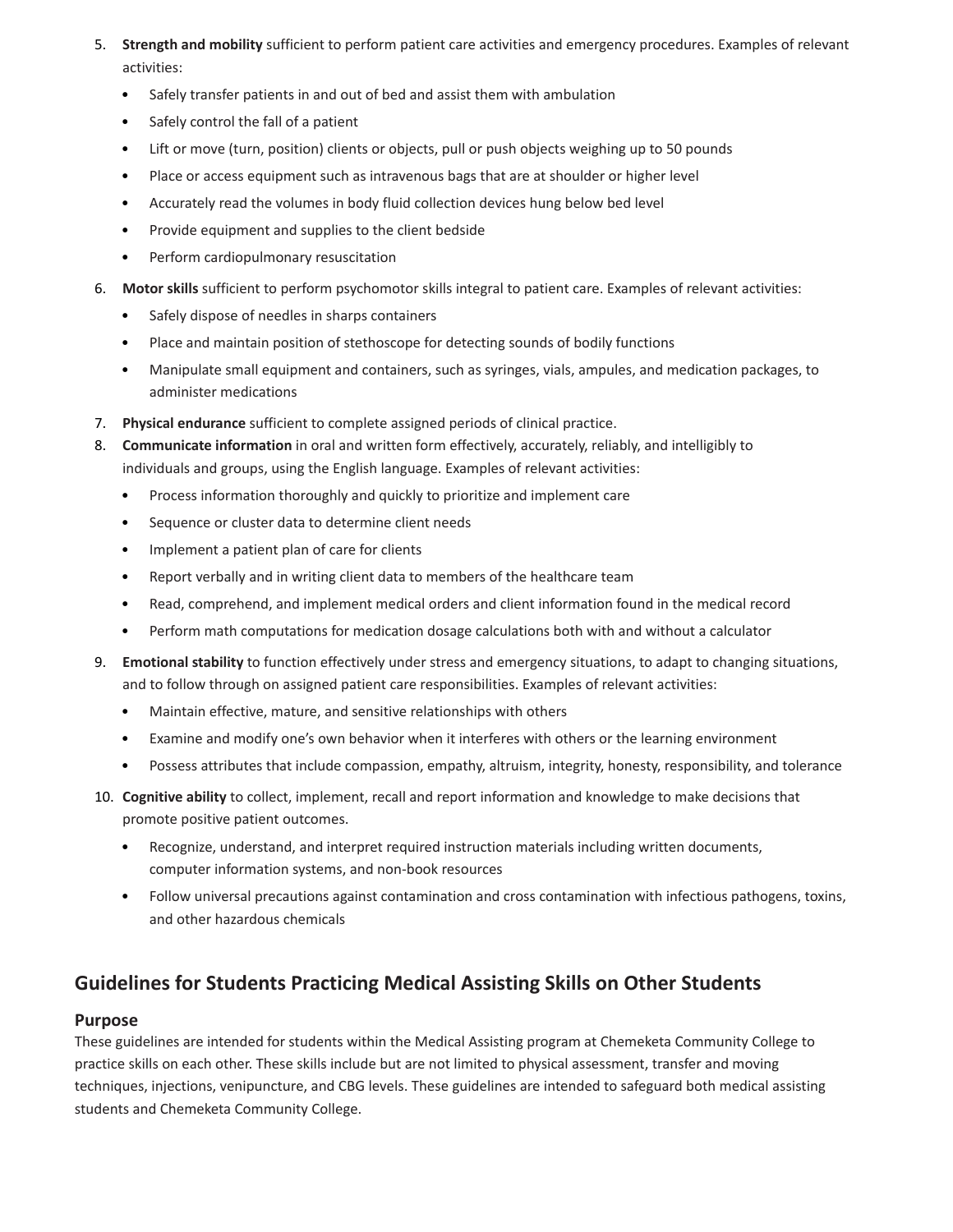#### **Guidelines**

Students within the Medical Assisting program at Chemeketa Community College who participate in practicing skills upon other students are not covered by health and accident insurance by the College or workers' compensation coverage.

Students must sign a consent form and be informed of the risks/ discomforts and benefits of participating. Students who receive any type of injury shall hold harmless fellow students, medical assisting instructors, lab personnel and the College.

A medical assisting instructor will supervise students when practicing medical assisting skills on other students.

Blood borne pathogen precautions and procedures will be followed when medical assisting skills are practiced on other students.

Medication will not be injected into students participating in medical assisting skills. For injections, sterile saline will be injected under the direct supervision of the medical assisting instructor.

# **What You Need to Know About the Medical Assisting Skills**

#### **General Information**

During the Medical Assisting program at Chemeketa Community College you will be participating in medical assisting skills which will be practiced on other students. These skills include but are not limited to physical assessment, transfer and moving techniques, injections, venipuncture, and CBG levels.

Medical assisting skills that use human subjects shall be conducted under the supervision of a medical assisting instructor.

#### **Your Rights**

Before you participate as a human subject in the medical assisting skills, you must give informed consent. You have the right to withhold consent for participation and to withdraw consent after it had been given. If you withhold consent, you will not participate in the medical assisting skills, and you will not be able to successfully complete the course. You may ask questions and expect explanations of any point that is unclear.

#### **Benefits**

The experiences listed have been selected because they are skills essential to the learning process and the medical assisting instructors at Chemeketa believe that realistic practice is essential for optimum learning. Participation will enhance the learning process and the acquisition of technical skills.

#### **Risks/Discomforts**

Participation in the medical assisting skills may create some anxiety or embarrassment for you. Some of the procedures may create minor physical or psychological discomfort.

#### **Disability Accommodations (if requested)**

Medical evaluations of physical capacity may be necessary to provide information needed to accommodate functional limitations. When needed for this purpose, reports of an examination conducted by a licensed healthcare professional may be required from students. Students requesting accommodations should make an appointment with an accommodations specialist in Disability Services at 503.399.5276

#### **Contact information**

**Yamhill Valley Career & Technical Education** yamhillcte@chemeketa.edu **Kathryn Ellis, Advising/Accomodations** kathryn.ellis@chemeketa.edu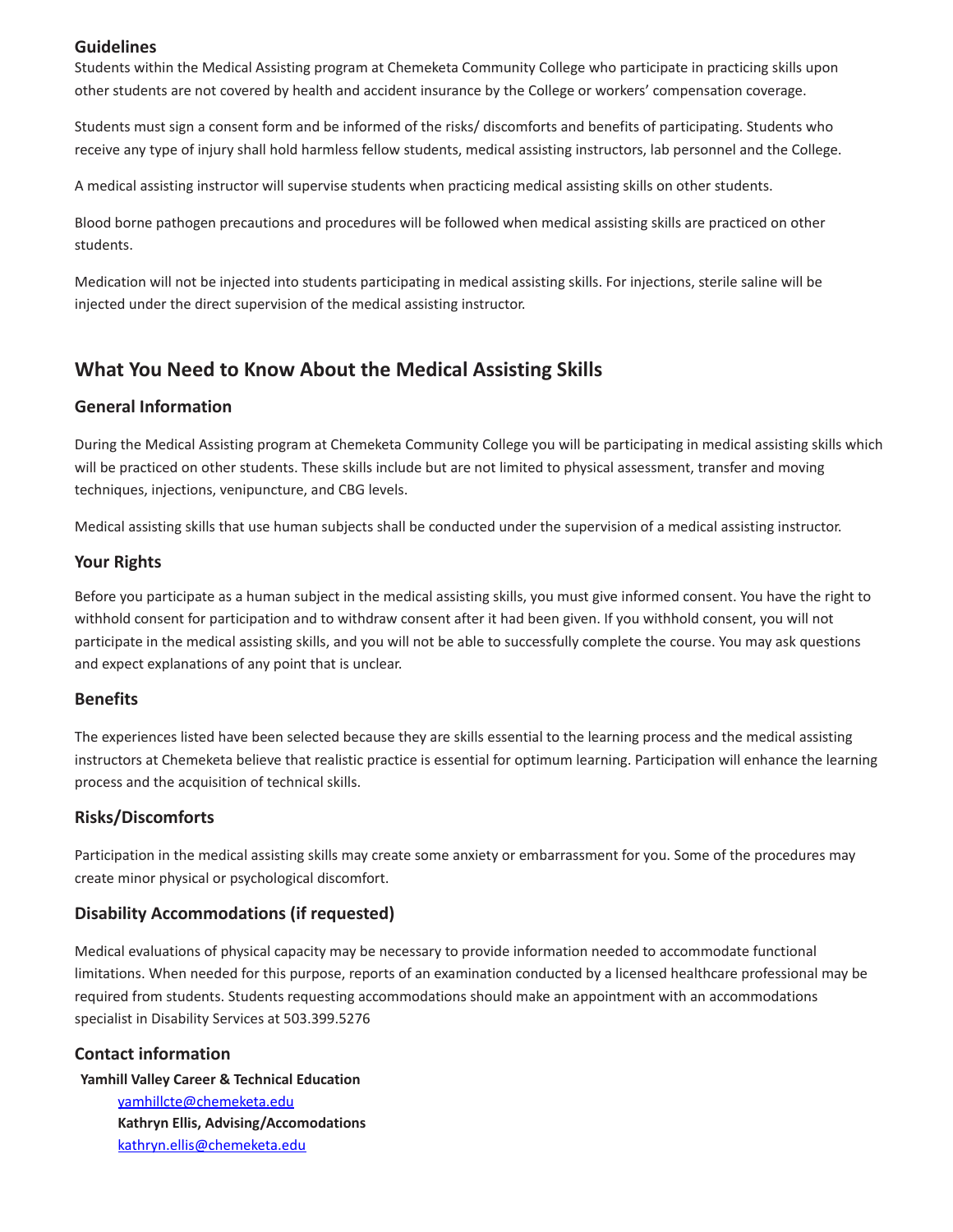# **Medical Assisting Application Form**

Applications Accepted July 11th through 22nd, 2022 via in person/mail/scan/fax/email ONLY. Addresses are on front cover of application or on the website at go.chemeketa.edu/medassistant. **All application materials must be received by 12am on July 22nd.**

| Last                |                                                            | Middle<br>First |  |                   |       |     |
|---------------------|------------------------------------------------------------|-----------------|--|-------------------|-------|-----|
|                     |                                                            |                 |  |                   |       |     |
| Street              |                                                            |                 |  | City              | State | Zip |
| <b>Phone Number</b> |                                                            |                 |  |                   |       |     |
| E-mail              | <u> 1989 - Johann Barn, amerikansk politiker (d. 1989)</u> |                 |  | @my.chemeketa.edu |       |     |

#### **Mandatory Orientation/Criminal Background/Drug Test Statement**

I understand that I must attend the mandatory orientation session and I will have already completed an online criminal background check. If I do not attend the mandatory orientation/criminal background check session, I will not be eligible to participate in the program and my spot will be given to an alternate.

I understand that I must submit to a background check and drug test. A background check revealing criminal activity could disqualify me from being eligible for this program. I also understand that if my drug test comes back positive this could also disqualify me from the program.

I certify that I may see a list of the disqualifying crimes for this pr[ogram](http://www/) at any time by going to: [https://www.chemeketa.edu/media/content-assets/documents/excel/basic-nursing-assistant/bna\\_disq](https://www.chemeketa.edu/media/content-assets/documents/excel/basic-nursing-assistant/bna_disqualifyingcrimelist.xlsx) [ualifyingcrimelist.xlsx](https://www.chemeketa.edu/media/content-assets/documents/excel/basic-nursing-assistant/bna_disqualifyingcrimelist.xlsx)

I also understand that a potential employer may deny my application for certification as a Medical Assistant based on the following:

- The results of my criminal background check
- My failure to provide complete and truthful information on my application to test
- The results of my drug test

#### **Confidentiality Statement**

I understand that maintaining appropriate confidentiality in all settings is imperative. I understand that I am to demonstrate confidentiality of all information at all times. I understand that failure to observe and respect the privacy of any resident in any facility is grounds for immediate dismissal.

**Signature of Student Date General Info** [yamhillcte@chemeketa.edu](mailto:yamhillcte@chemeketa.edu) **Advising/Accommodations** [kathryn.ellis@chemeketa.edu](mailto:kathryn.ellis@chemeketa.edu) Chemeketa Community College is an equal opportunity/affirmative action employer and educational institution.

To request this publication in an alternative format, please call 503.399.5192